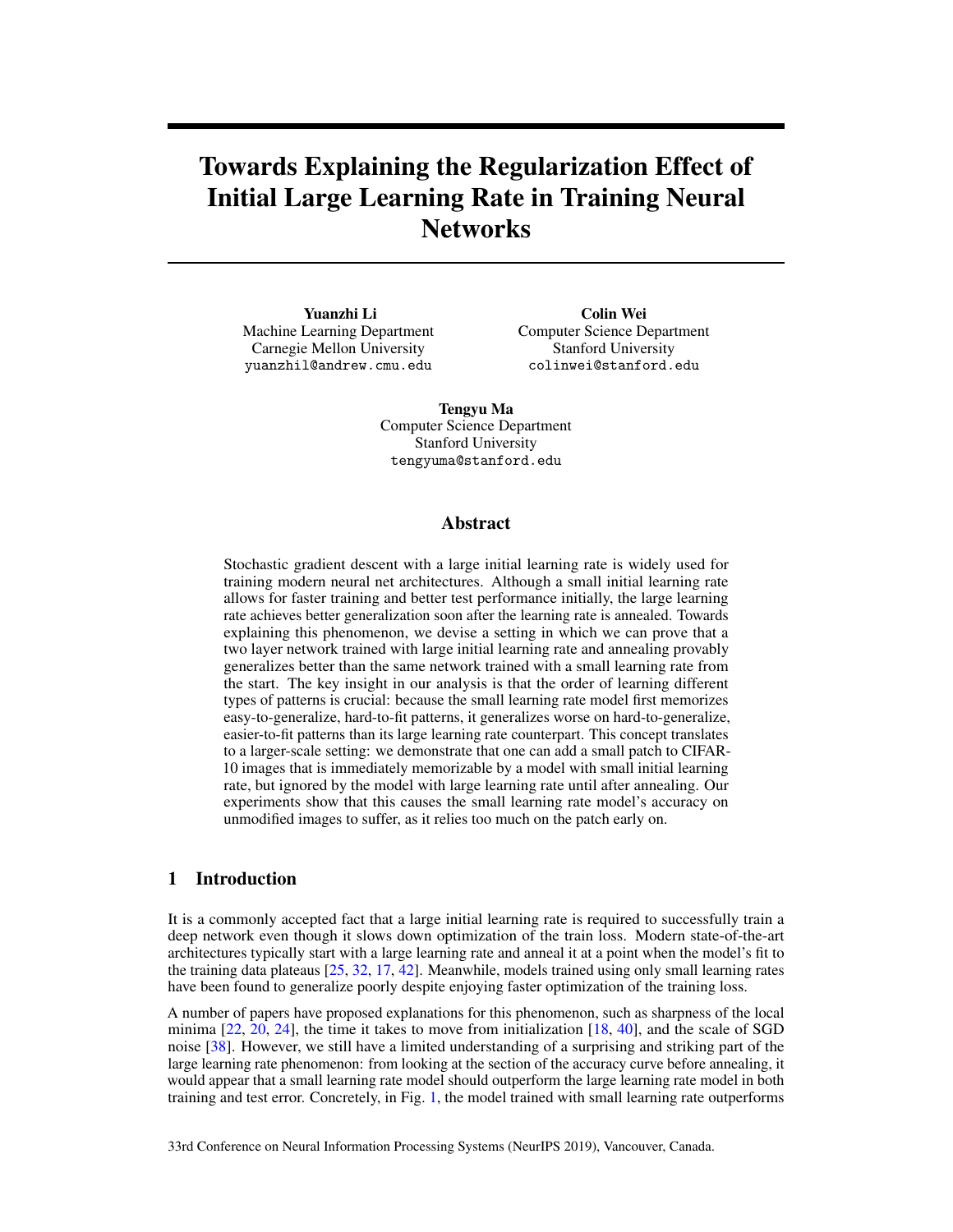

Figure 1: CIFAR-10 accuracy vs. epoch for WideResNet with weight decay, no data augmentation, and initial lr of 0.1 vs. 0.01. Gray represents the annealing time. Left: Train. Right: Validation.

the large learning rate until epoch 60 when the learning rate is first annealed. Only after annealing does the large learning rate visibly outperform the small learning rate in terms of generalization.

In this paper, we propose to theoretically explain this phenomenon via the concept of *learning order* of the model, i.e., the rates at which it learns different types of examples. This is not a typical concept in the generalization literature — learning order is a training-time property of the model, but most analyses only consider post-training properties such as the classifier's complexity [8], or the algorithm's output stability [9]. We will construct a simple distribution for which the learning order of a two-layer network trained under large and small initial learning rates determines its generalization.

Informally, consider a distribution over training examples consisting of two types of patterns ("pattern" refers to a grouping of features). The first type consists of a set of easy-to-generalize (i.e., discrete) patterns of low cardinality that is difficult to fit using a low-complexity classifier, but easily learnable via complex classifiers such as neural networks. The second type of pattern will be learnable by a low-complexity classifier, but are inherently noisy so it is difficult for the classifier to generalize. In our case, the second type of pattern requires *more samples* to correctly learn than the first type. Suppose we have the following split of examples in our dataset:

- 20% containing only easy-to-generalize and hard-to-fit patterns
- 20% containing only hard-to-generalize and easy-to-fit patterns (1.1)
- 60% containing both pattern types

The following informal theorems characterize the learning order and generalization of the large and small initial learning rate models. They are a dramatic simplification of our Theorems 3.4 and 3.5 meant only to highlight the intuitions behind our results.

Theorem 1.1 (Informal, large initial LR + anneal). *There is a dataset with size* N *of the form* (1.1) *such that with a large initial learning rate and noisy gradient updates, a two layer network will:*

*1) initially only learn hard-to-generalize, easy-to-fit patterns from the* 0.8N *examples containing such patterns.*

*2) learn easy-to-generalize, hard-to-fit patterns only after the learning rate is annealed.*

*Thus, the model learns hard-to-generalize, easily fit patterns with an effective sample size of* 0.8N *and still learns all easy-to-generalize, hard to fit patterns correctly with* 0.2N *samples.*

Theorem 1.2 (Informal, small initial LR). *In the same setting as above, with small initial learning rate the network will:*

*1) quickly learn all easy-to-generalize, hard-to-fit patterns.*

*2) ignore hard-to-generalize, easily fit patterns from the* 0.6N *examples containing both pattern types, and only learn them from the* 0.2N *examples containing only hard-to-generalize patterns.*

*Thus, the model learns hard-to-generalize, easily fit patterns with a smaller effective sample size of* 0.2N *and will perform relatively worse on these patterns at test time.*

Together, these two theorems can justify the phenomenon observed in Figure 1 as follows: in a real-world network, the large learning rate model first learns hard-to-generalize, easier-to-fit patterns and is unable to memorize easy-to-generalize, hard-to-fit patterns, leading to a plateau in accuracy. Once the learning rate is annealed, it is able to fit these patterns, explaining the sudden spike in both train and test accuracy. On the other hand, because of the low amount of SGD noise present in easy-to-generalize, hard-to-fit patterns, the small learning rate model quickly overfits to them before fully learning the hard-to-generalize patterns, resulting in poor test error on the latter type of pattern.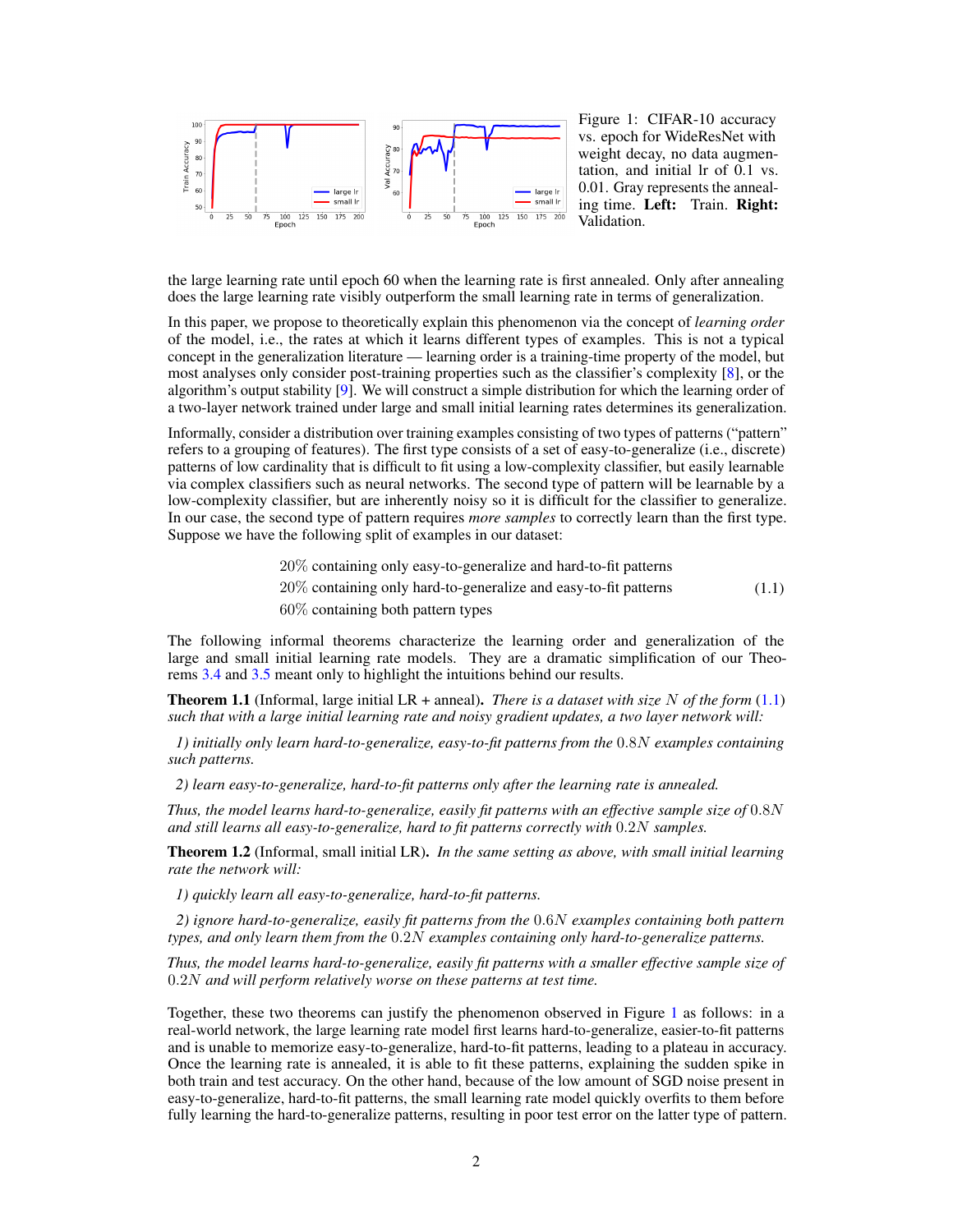Both intuitively and in our analysis, the non-convexity of neural nets is crucial for the learning-order effect to occur. Strongly convex problems have a unique minimum, so what happens during training does not affect the final result. On the other hand, we show the non-convexity causes the learning order to highly influence the characteristics of the solutions found by the algorithm.

In Section F.1, we propose a mitigation strategy inspired by our analysis. In the same setting as Theorems 1.1 and 1.2, we consider training a model with small initial learning rate while adding noise before the activations which gets reduced by some constant factor at some particular epoch in training. We show that this algorithm provides the same theoretical guarantees as the large initial learning rate, and we empirically demonstrate the effectiveness of this strategy in Section 6. In Section 6 we also empirically validate Theorems 1.1 and 1.2 by adding an artificial memorizable patch to CIFAR-10 images, in a manner inspired by  $(1.1)$ .

#### 1.1 Related Work

The question of training with larger batch sizes is closely tied with learning rate, and many papers have empirically studied large batch/small LR phenomena [22, 18, 35, 34, 11, 41, 16, 38], particularly focusing on vision tasks using SGD as the optimizer.<sup>1</sup> Keskar et al. [22] argue that training with a large batch size or small learning rate results in sharp local minima. Hoffer et al. [18] propose training the network for longer and with larger learning rate as a way to train with a larger batch size. Wen et al. [38] propose adding Fisher noise to simulate the regularization effect of small batch size.

Adaptive gradient methods are a popular method for deep learning [14, 43, 37, 23, 29] that adaptively choose different step sizes for different parameters. One motivation for these methods is reducing the need to tune learning rates [43, 29]. However, these methods have been observed to hurt generalization performance [21, 10], and modern architectures often achieve the best results via SGD and hand-tuned learning rates [17, 42]. Wilson et al. [39] construct a toy example for which ADAM [23] generalizes provably worse than SGD. Additionally, there are several alternative learning rate schedules proposed for SGD, such as warm-restarts [28] and [33]. Ge et al. [15] analyze the exponentially decaying learning rate and show that its final iterate achieves optimal error in stochastic optimization settings, but they only analyze convex settings.

There are also several recent works on implicit regularization of gradient descent that establish convergence to some idealized solution under particular choices of learning rate [27, 36, 1, 7, 26]. In contrast to our analysis, the generalization guarantees from these works would depend only on the complexity of the final output and not on the order of learning.

Other recent papers have also studied the order in which deep networks learn certain types of examples. Mangalam and Prabhu [30] and Nakkiran et al. [31] experimentally demonstrate that deep networks may first fit examples learnable by "simpler" classifiers. For our construction, we prove that the neural net with large learning rate follows this behavior, initially learning a classifier on linearly separable examples and learning the remaining examples after annealing. However, the phenomenon that we analyze is also more nuanced: with a small learning rate, we prove that the model first learns a complex classifier on low-noise examples which are not linearly separable.

Finally, our proof techniques and intuitions are related to recent literature on global convergence of gradient descent for over-parametrized networks [6, 12, 13, 1, 5, 7, 4, 26, 2]. These works show that gradient descent learns a *fixed* kernel related to the initialization under sufficient over-parameterization. In our analysis, the underlying kernel is *changing* over time. The amount of noise due to SGD governs the space of possible learned kernels, and as a result, regularizes the order of learning.

#### 2 Setup and Notations

Data distribution. We formally introduce our data distribution, which contains examples supported on two types of components: a  $\mathcal P$  component meant to model hard-to-generalize, easier-to-fit patterns, and a Q component meant to model easy-to-generalize, hard-to-fit patterns (see the discussion in our introduction). Formally, we assume that the label y has a uniform distribution over  $\{-1, 1\}$ , and the

<sup>&</sup>lt;sup>1</sup>While these papers are framed as a study of large-batch training, a number of them explicitly acknowledge the connection between large batch size and small learning rate.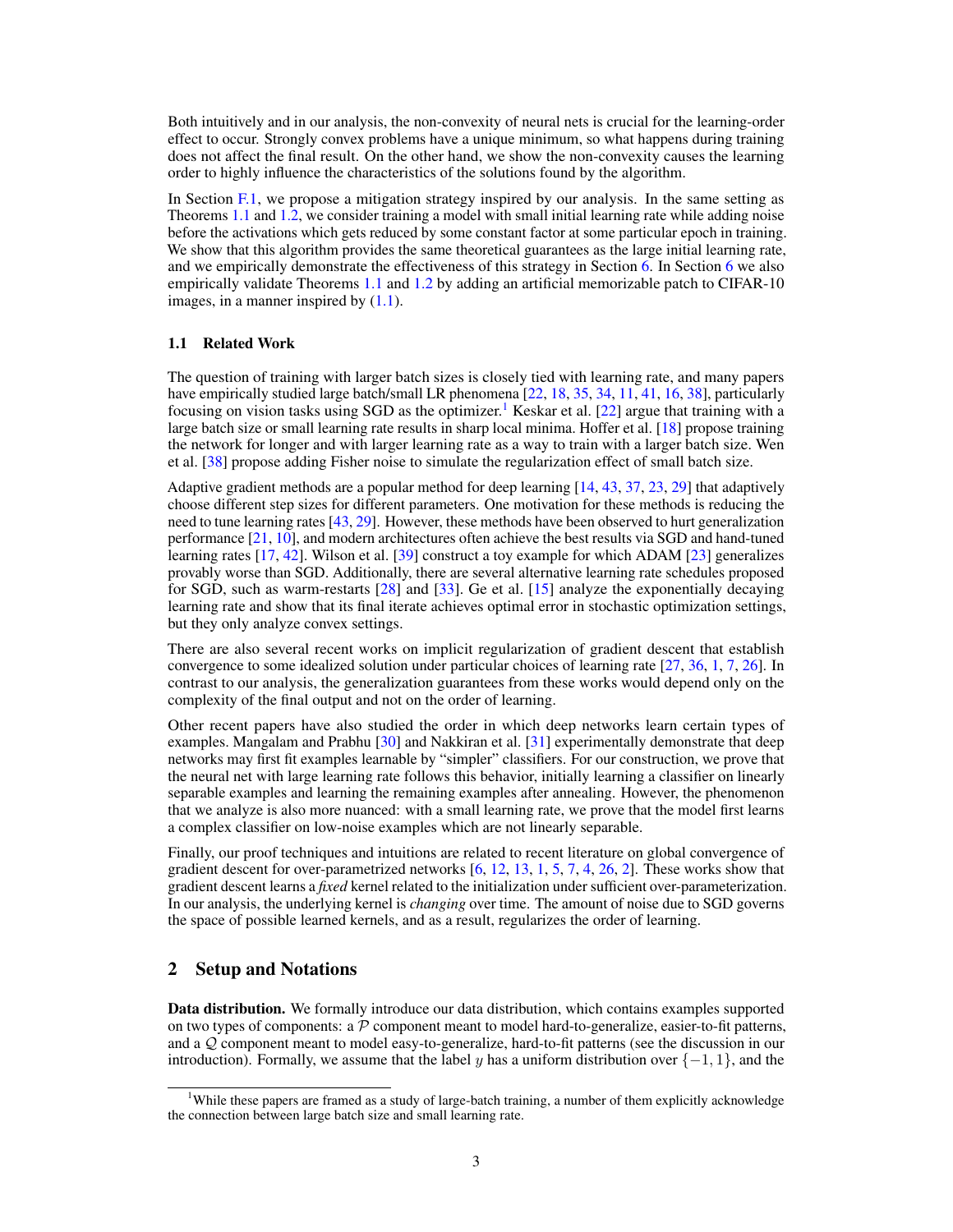$$
z - \zeta \left\{ \int_{z+\zeta}^{z} F_{z} \text{ Figure 2: A visualization of the vectors } z, z - \zeta \text{, and } z + \zeta \text{ used to define the distribution } Q \text{ in 2 dimensions. } z \pm \zeta \text{ will have label } -1 \text{ and } z \text{ has label } +1.
$$
  
Note that the norm of  $\zeta$  is much smaller than the norm of  $z$ .

data  $x$  is generated as

| Conditioned on the label $y$<br>(2.1) |  |  |
|---------------------------------------|--|--|
|---------------------------------------|--|--|

with probability  $p_0$ ,  $x_1 \sim \mathcal{P}_y$ , and  $x_2 = 0$  (2.2)

with probability 
$$
q_0
$$
,  $x_1 = 0$ , and  $x_2 \sim Q_y$  (2.3)

with probability  $1 - p_0 - q_0$ ,  $x_1 \sim \mathcal{P}_y$ , and  $x_2 \sim \mathcal{Q}_y$  (2.4)

where  $\mathcal{P}_{-1},\mathcal{P}_1$  are assumed to be two half Gaussian distributions with a margin  $\gamma_0$  between them:

$$
x_1 \sim \mathcal{P}_1 \Leftrightarrow x_1 = \gamma_0 w^\star + z | \langle w^\star, z \rangle \ge 0, \text{ where } z \sim \mathcal{N}(0, I_{d \times d}/d)
$$
  
 
$$
x_1 \sim \mathcal{P}_{-1} \Leftrightarrow x_1 = -\gamma_0 w^\star + z | \langle w^\star, z \rangle \le 0, \text{ where } z \sim \mathcal{N}(0, I_{d \times d}/d)
$$

Therefore, we see that when  $x_1$  is present, the linear classifier sign( $w^*$   $x_1$ ) can classify the example correctly with a margin of  $\gamma_0$ . To simplify the notation, we assume that  $\gamma_0 = 1/\sqrt{d}$  and  $w^* \in \mathbb{R}^d$ has a unit  $\ell_2$  norm. Intuitively,  $\mathcal P$  is linearly separable, thus learnable by *low complexity* (e.g. linear) classifiers. However, because of the dimensionality,  $P$  has high noise and requires a relatively large sample complexity to learn. The distribution  $Q_{-1}$  and  $Q_1$  are supported only on three distinct directions  $z - \zeta$ , z and  $z + \zeta$  with some random scaling  $\alpha$ , and are thus low-noise and memorizable. Concretely,  $z - \zeta$  and  $z + \zeta$  have negative labels and z has positive labels.

$$
x_2 \sim Q_1 \Leftrightarrow x_2 = \alpha z \text{ with } \alpha \sim [0, 1] \text{ uniformly}
$$
  

$$
x_2 \sim Q_{-1} \Leftrightarrow x_2 = \alpha(z + b\zeta) \text{ with } \alpha \sim [0, 1], b \sim \{-1, 1\} \text{ uniformly}
$$
 (2.5)

Here for simplicity, we take z to be a unit vector in  $\mathbb{R}^d$ . We assume  $\zeta \in \mathbb{R}^d$  has norm  $\|\zeta\|_2 = r$  and  $\langle z, \zeta \rangle = 0$ . We will assume  $r \ll 1$  so that  $z + \zeta$ ,  $z$ ,  $z - \zeta$  are fairly close to each other. We depict  $z - \zeta$ ,  $z$ ,  $z + \zeta$  in Figure 2. We choose this type of Q to be the easy-to-generalize, hard-to-fit pattern. Note that z is not linearly separable from  $z + \zeta$ ,  $z - \zeta$ , so non-linearity is necessary to learn Q. On the other hand, it is also easy for *high-complexity* models such as neural networks to memorize Q with relatively small sample complexity.

**Memorizing**  $Q$  **with a two-layer net.** It is easy for a two-layer relu network to memorize the labels of  $x_2$  using two neurons with weights w, v such that  $\langle w, z \rangle < 0$ ,  $\langle w, z - \zeta \rangle > 0$  an  $\langle v, z \rangle < 0$ ,  $\langle v, z + \zeta \rangle > 0$ . In particular, we can verify that  $-\langle w, x_2 \rangle_+ - \langle v, x_2 \rangle_+$  will output a negative value for  $x_2 \in \{z - \zeta, z + \zeta\}$  and a zero value for  $x_2 = z$ . Thus choosing a small enough  $\rho > 0$ , the classifier  $-\langle w, x_2 \rangle_+ - \langle v, x_2 \rangle_+ + \rho$  gives the correct sign for the label y.

We assume that we have a training dataset with N examples  $\{(x^{(1)}, y^{(1)}), \cdots, (x^{(N)}, y^{(N)})\}$  drawn i.i.d from the distribution described above. We use  $p$  and  $q$  to denote the empirical fraction of data points that are drawn from equation  $(2.2)$  and  $(2.3)$ .

**Two-layer neural network model.** We will use a two-layer neural network with relu activation to learn the data distribution described above. The first layer weights are denoted by  $U \in \mathbb{R}^{m \times 2d}$  and the second layer weight is denoted by  $u \in \mathbb{R}^m$ . With relu activation, the output of the neural network is  $u^{\top}(\mathbb{1}(Ux)\odot Ux)$  where  $\odot$  denotes the element-wise dot product of two vectors and  $\mathbb{1}(z)$  is the binary vector that contains  $\mathbf{1}(z_i \geq 0)$  as entries. It turns out that we will often be concerned with the object that disentangles the two occurrences of U in the formula  $u^{\top}(\mathbb{1}(Ux) \odot Ux)$ . We define the following notation to facilitate the reference to such an object. Let

$$
N_A(u, U; x) \triangleq w^\top \left( \mathbb{1}(Ax) \odot Ux \right) \tag{2.6}
$$

That is,  $N_A(w, W; x)$  denotes the function where we compute the activation pattern  $\mathbb{1}(Ax)$  by the matrix A instead of U. When u is clear from the context, with slight abuse of notation, we write  $N_A(U; x) \triangleq u^\top (\mathbb{1}(Ax) \odot Ux)$ . In this notation, our model is defined as  $f(u, U; x) = N_U(u, U; x)$ . We consider several different structures regarding the weight matrices  $U$ . The simplest version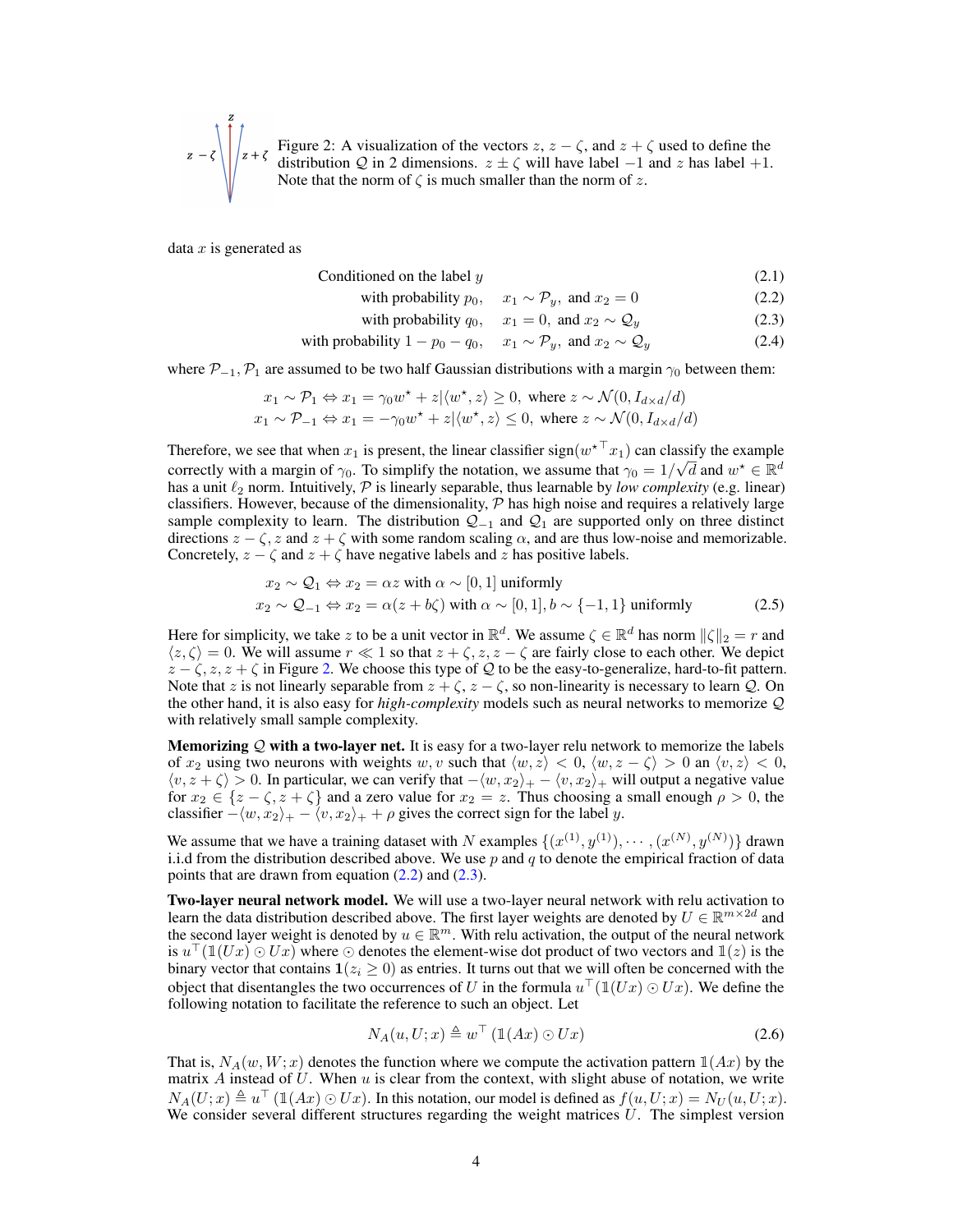which we consider in the main body of this paper is that U can be decomposed into two  $U =$  $\lceil W \rceil$ V 1

where W only operates on the first d coordinates (that is, the last d columns of W are zero), and  $\bar{V}$ only operates on the last d coordinates (those coordinates of  $x_2$ .) Note that W operates on the P component of examples, and  $V$  operates on the  $Q$  component of examples. In this case, the model can be decomposed into

$$
f(u, U; x) = N_U(u, U; x) = N_W(w, W; x) + N_V(v, V; x) = N_W(w, W; x_1) + N_V(v, V; x_2)
$$

Here we slightly abuse the notation to use W to denote both a matrix of 2d columns with last d columns being zero, or a matrix of  $d$  columns. We also extend our theorem to other  $U$  such as a two layer convolution network in Section F.

**Training objective.** Let  $\ell(f; (x, y))$  be the loss of the example  $(x, y)$  under model f. Throughout the paper we use the logistic loss  $\ell(f; (x, y)) = -\log \frac{1}{1 + e^{-y}f(x)}$ . We use the standard training loss function  $\widehat{L}$  defined as:  $\widehat{L}(u, U) = \frac{1}{N} \sum_{i \in [N]} \ell \left( f(u, U; \cdot) ; (x^{(i)}, y^{(i)}) \right)$  and let  $\widehat{L}_{\mathcal{S}}(u, U)$  denote the average over some subset  $S$  of examples instead of the entire dataset.

We consider a regularized training objective  $\widehat{L}_{\lambda}(u, U) = \widehat{L}(u, U) + \frac{\lambda}{2} ||U||_F^2$ . For the simplicity of derivation, the second layer weight vector  $u$  is random initialized and fixed throughout this paper. Thus with slight abuse of notation the training objective can be written as  $\hat{L}_{\lambda}(U) = \hat{L}(u, U) + \frac{\lambda}{2} ||U||_F^2$ .

Notations. Here we collect additional notations that will be useful throughout our proofs. The symbol  $\oplus$  will refer to the symmetric difference of two sets or two binary vectors. The symbol  $\setminus$ refers to the set difference. Let us define  $\mathcal{M}_1$  to be the set of all  $i \in [N]$  such that  $x_1^{(i)} \neq 0$ , let  $\bar{M}_1 = [N] \backslash \mathcal{M}_1$ . Let  $\mathcal{M}_2$  to be the set of all  $i \in [N]$  such that  $x_2^{(i)} \neq 0$ , let  $\bar{\mathcal{M}}_2 = [N] \backslash \mathcal{M}_2$ . We define  $q = \frac{|\bar{\mathcal{M}}_1|}{N}$  and  $p = \frac{|\bar{\mathcal{M}}_2|}{N}$  to be the empirical fraction of data containing patterns only from Q and  $P$ , respectively. We will sometimes use  $\widehat{\mathbb{E}}$  to denote an empirical expectation over the training samples. For a vector or matrix v, we use  $supp(v)$  to denote the set of indices of the non-zero entries of v. For  $U \in \mathbb{R}^{m \times d}$  and  $R \subset [m]$ , let  $U^R$  be the restriction of U to the subset of rows indexed by R. We use  $[U]_i$  to denote the *i*-th row of U as a row vector in  $\mathbb{R}^{1 \times d}$ . Let the symbol  $\odot$  denote the element-wise product between two vectors or matrices. The notation  $I_{n \times n}$  will denote the  $n \times n$ identity matrix, and 1 the all 1's vector where dimension will be clear from context. We define "with high probability" to mean with probability at least  $1 - e^{-C \log^2(d)}$  for a sufficiently large constant C.  $\hat{O}, \hat{\Omega}$  will be used to hide polylog factors of d.

#### 3 Main Results

The training algorithm that we consider is stochastic gradient descent with spherical Gaussian noise. We remark that we analyze this algorithm as a simplification of the minibatch SGD noise encountered when training real-world networks. There are a number of works theoretically characterizing this particular noise distribution [19, 18, 38], and we leave analysis of this setting to future work.

We initialize  $U_0$  to have i.i.d. entries from a Gaussian distribution with variance  $\tau_0^2$ , and at each iteration of gradient descent we add spherical Gaussian noise with coordinate-wise variance  $\tau_{\xi}^2$  to the gradient updates. That is, the learning algorithm for the model is

$$
U_0 \sim \mathcal{N}(0, \tau_0^2 I_{m \times m} \otimes I_{d \times d})
$$
  
\n
$$
U_{t+1} = U_t - \gamma_t \nabla_U(\widehat{L}_{\lambda}(u, U_t) + \xi_t) = (1 - \gamma_t \lambda)U_t - \gamma_t (\nabla_U \widehat{L}(u, U_t) + \xi_t)
$$
 (3.1)  
\nwhere  $\xi_t \sim \mathcal{N}(0, \tau_{\xi}^2 I_{m \times m} \otimes I_{d \times d})$  (3.2)

where  $\gamma_t$  denotes the learning rate at time t. We will analyze two algorithms:

**Algorithm 1** (L-S): The learning rate is  $\eta_1$  for  $t_0$  iterations until the training loss drops below the threshold  $\varepsilon_1 + q \log 2$ . Then we anneal the learning rate to  $\gamma_t = \eta_2$  (which is assumed to be much smaller than  $\eta_1$ ) and run until the training loss drops to  $\varepsilon_2$ .

**Algorithm 2** (S): We used a fixed learning rate of  $\eta_2$  and stop at training loss  $\varepsilon'_2 \le \varepsilon_2$ .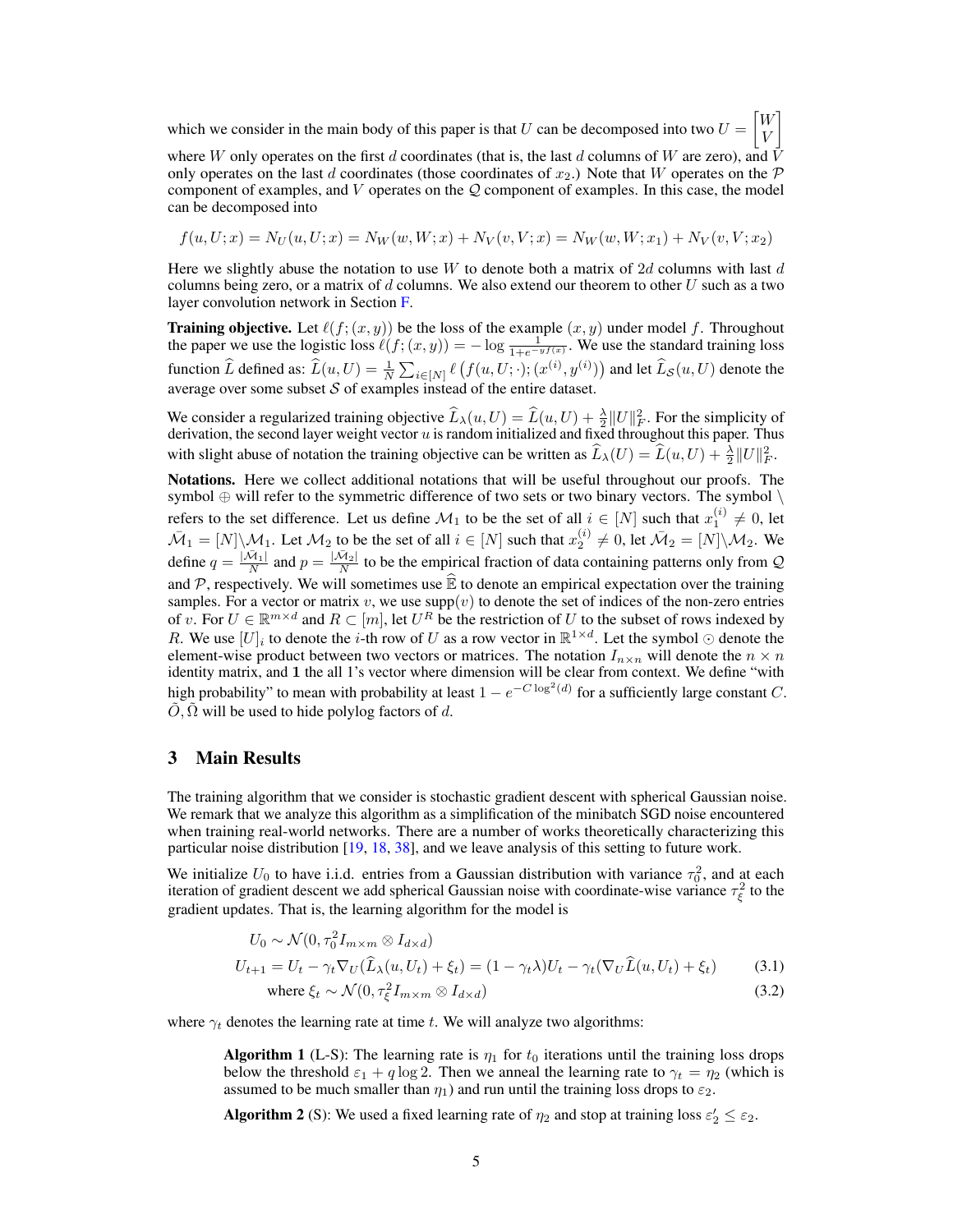For the convenience of the analysis, we make the following assumption that we choose  $\tau_0$  in a way such that the contribution of the noises in the system stabilize at the initialization:<sup>2</sup>

**Assumption 3.1.** After fixing  $\lambda$  and  $\tau_{\xi}$ , we choose initialization  $\tau_0$  and large learning rate  $\eta_1$  so that

$$
(1 - \eta_1 \lambda)^2 \tau_0^2 + \eta_1^2 \tau_\xi^2 = \tau_0^2 \tag{3.3}
$$

*As a technical assumption for our proofs, we will also require*  $\eta_1 \lesssim \varepsilon_1$ *.* 

We also require sufficient over-parametrization.

**Assumption 3.2** (Over-parameterization). We assume throughout the paper that  $\tau_0 = 1/\text{poly}\left(\frac{d}{\varepsilon}\right)$ and  $m \geq \text{poly}\left(\frac{d}{\varepsilon \tau_0}\right)$  *where* poly *is a sufficiently large constant degree polynomial. We note that we*  $can\ choose\ \tau_0\ arbitrary\ small, \ so\ long\ as\ it\ is\ fixed\ before\ we\ choose\ m.$ 

As we will see soon, the precise relation between  $N, d$  implies that the level of over-parameterization is polynomial in  $N, \epsilon$ , which fits with the conditions assumed in prior works, such as [26, 13].

Assumption 3.3. *Throughout this paper, we assume the following dependencies between the parameters.* We assume that  $N, d \to \infty$  with a relationship  $\frac{N}{d} = \frac{1}{\kappa^2}$  where  $\kappa \in (0, 1)$  is a small value.<sup>3</sup> We *set*  $r = d^{-3/4}$ ,  $p_0 = \kappa^2/2$ , and  $q_0 = \Theta(1)$ . The regularizer will be chosen to be  $\lambda = d^{-5/4}$ . All of *these choices of hyper-parameters can be relaxed, but for simplicity of exposition we only work this setting.*

We note that under our assumptions, for sufficiently large  $N$ ,  $p \approx p_0$  and  $q \approx q_0$  up to constant multiplicative factors. Thus we will mostly work with  $p$  and  $q$  (the empirical fractions) in the rest of the paper. We also note that our parameter choice satisfies  $(rd)^{-1}$ ,  $d\lambda$ ,  $\lambda/r \leq \kappa^{O(1)}$  and  $\lambda \leq r^2/(\kappa^2 q^3 p^2)$ , which are a few conditions that we frequently use in the technical part of the paper.

Now we present our main theorems regarding the generalization of models trained with the L-S and S algorithms. The final generalization error of the model trained with the L-S algorithm will end up a factor  $O(\kappa) = O(p^{1/2})$  smaller than the generalization error of the model trained with S algorithm.

Theorem 3.4 (Analysis of Algorithm L-S). *Under Assumption 3.1, 3.2, and 3.3, there exists a universal constant*  $0 < c < 1/16$  *such that Algorithm 1* (L-S) with annealing at loss  $\varepsilon_1 + q \log 2$  for  $\varepsilon_1 \in (d^{-c}, \kappa^2 p^2 q^3)$  and stopping criterion  $\varepsilon_2 = \sqrt{\varepsilon_1/q}$  satisfies the following:

- *1. It anneals the learning rate within*  $\widetilde{O}\left(\frac{d}{\eta_1 \varepsilon_1}\right)$ *iterations.*
- 2. It stops at at most  $t = \widetilde{O}\left(\frac{d}{\eta_1 \varepsilon_1} + \frac{1}{\eta_2 r \varepsilon_1^3}\right)$ *)*. With probability at least 0.99, the solution  $U_t$  has *test (classification) error and test loss at most*  $O\left(p\kappa \log \frac{1}{\varepsilon_1}\right)$ *.*

Roughly, the learning order and generalization of the L-S model is as follows: before annealing the learning rate, the model only learns an effective classifier for P on the  $\approx (1-q)N$  samples in  $\mathcal{M}_1$ as the large learning rate creates too much noise to effectively learn  $Q$  (Lemma 4.1 and Lemma 4.2). After the learning rate is annealed, the model memorizes  $Q$  and correctly classifies examples with only a  $Q$  component during test time (formally shown in Lemmas 4.3 and 4.4). For examples with only  $P$ component, the generalization error is (ignoring log factors and other technicalities)  $p\sqrt{\frac{d}{N}} = O(p\kappa)$ via standard Rademacher complexity. The full analysis of the L-S algorithm is clarified in Section 4. **Theorem 3.5** (Lower bound for Algorithm S). Let  $\varepsilon_2$  be chosen in Theorem 3.4. Under Assump*tion* 3.1, 3.2 and 3.3, there exists a universal constant  $c > 0$  such that w.h.p, Algorithm 2 with any  $\eta_2\leq\eta_1d^{-c}$  and any stopping criterion  $\varepsilon_2'\in(d^{-c},\varepsilon_2]$ , achieves training loss  $\varepsilon_2'$  in at most  $\widetilde{O}\left(\frac{d}{\eta_2\varepsilon_2'}\right)$ Í *iterations, and both the test error and the test loss of the obtained solution are at least*  $\Omega(p)$ *.* 

<sup>&</sup>lt;sup>2</sup>Let  $\tau'_0$  be the solution to (3.3) holding  $\tau_\xi$ ,  $\eta_1$ ,  $\lambda$  fixed. If the standard deviation of the initialization is chosen to be smaller than  $\tau'_0$ , then standard deviation of the noise will grow to  $\tau'_0$ . Otherwise if the initialization is chosen to be larger, the contribution of the noise will decrease to the level of  $\tau'_0$  due to regularization. In typical analysis of SGD with spherical noises, often as long as either the noise or the learning rate is small enough, the proof goes through. However, here we will make explicit use of the large learning rate or the large noise to show better generalization performance.

<sup>&</sup>lt;sup>3</sup>Or in a non-asymptotic language, we assume that N, d are sufficiently large compared to  $\kappa$ :  $N, d \gg \text{poly}(\kappa)$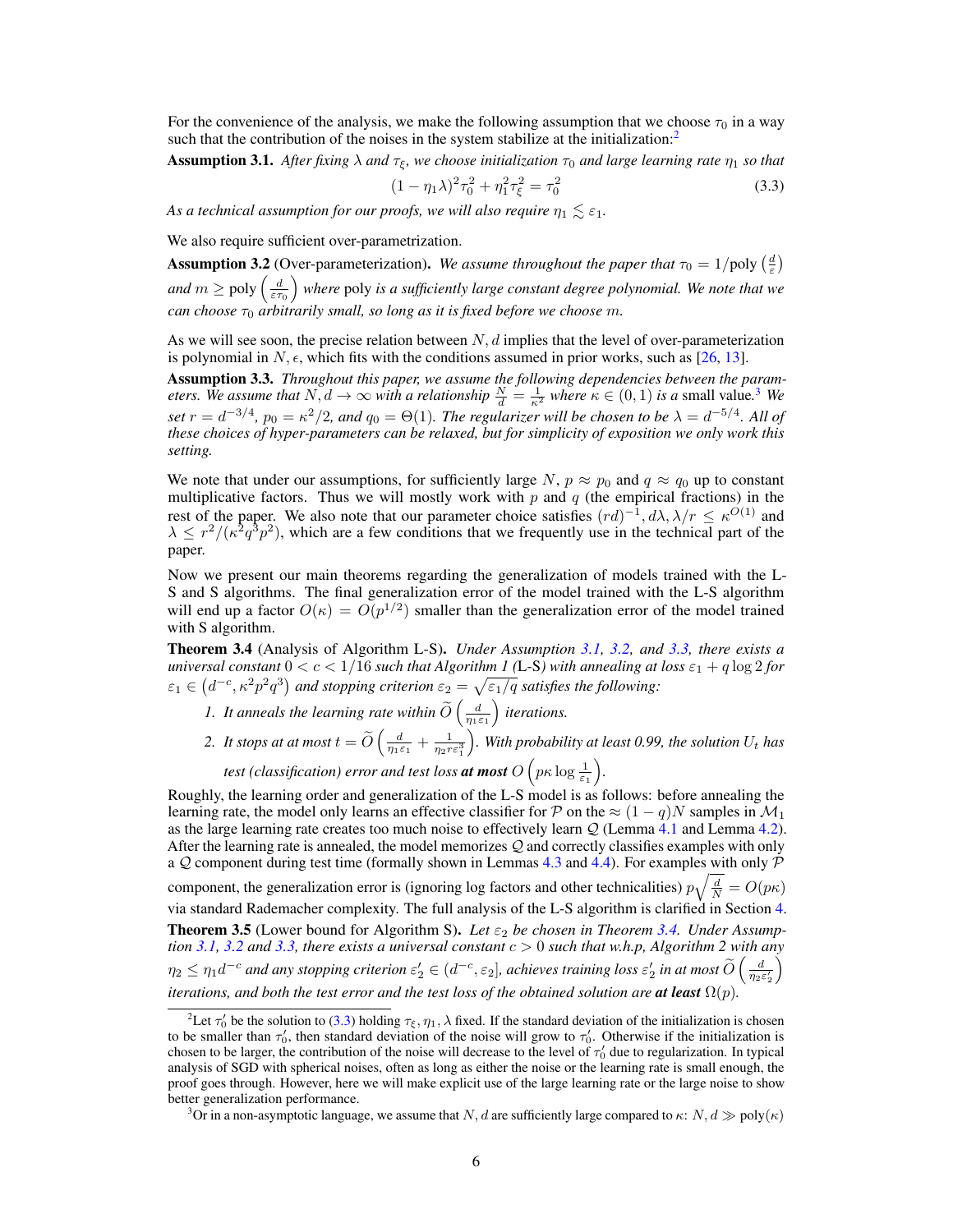We explain this lower bound as follows: the S algorithm will quickly memorize the  $Q$  component which is low noise and ignore the P component for the  $\approx 1 - p - q$  examples with both P and Q components (shown in Lemma 5.2). Thus, it only learns  $P$  on  $\approx pN$  examples. It obtains a small margin on these examples and therefore misclassifies a constant fraction of  $P$ -only examples at test time. This results in the lower bound of  $\Omega(p)$ . We formalize the analysis in Section 5.

Decoupling the Iterates. It will be fruitful for our analysis to separately consider the gradient signal and Gaussian noise components of the weight matrix  $U_t$ . We will decompose the weight matrix  $U_t$ as follows:  $U_t = \overline{U}_t + \widetilde{U}_t$ . In this formula,  $\overline{U}_t$  denotes the signals from all the gradient updates accumulated over time, and  $U_t$  refers to the noise accumulated over time:

$$
\overline{U}_t = -\sum_{s=1}^t \gamma_{s-1} \left( \prod_{i=s}^{t-1} (1 - \gamma_i \lambda) \right) \nabla \widehat{L}(U_{s-1})
$$
\n
$$
\widetilde{U}_t = \left( \prod_{i=0}^{t-1} (1 - \gamma_i \lambda) \right) U_0 - \sum_{s=1}^t \gamma_{s-1} \left( \prod_{i=s}^{t-1} (1 - \gamma_i \lambda) \right) \xi_{s-1}
$$
\n(3.4)

Note that when the learning rate  $\gamma_t$  is always  $\eta$ , the formula simplifies to  $\overline{U}_t = \sum_{s=1}^t \eta(1 (\eta \lambda)^{t-s} \nabla \widehat{L}(U_{s-1})$  and  $\widetilde{U}_t = (1 - \eta \lambda)^t U_0 + \sum_{s=1}^t \eta (1 - \eta \lambda)^{t-s} \xi_{s-1}$ . The decoupling and our particular choice of initialization satisfies that the noise updates in the system stabilize at initialization so the marginal distribution of  $U_t$  is always the same as the initialization. Another nice aspect of the signal-noise decomposition is as follows: we use tools from [6] to show that if the signal term  $\overline{U}$  is small, then using only the noise component  $\tilde{U}$  to compute the activations roughly preserves the output of the network. This facilitates our analysis of the network dynamics. See Section A.1 for full details.

Decomposition of Network Outputs. For convenience, we will explicitly decompose the model prediction at each time into two components, each of which operates on one pattern: we have  $N_{U_t}(u, U_t; x) = g_t(x) + r_t(x),$ 

where 
$$
g_t(x) = g_t(x_2) \triangleq N_{V_t}(v, V_t; x) = N_{V_t}(v, V_t; x_2)
$$
 (3.5)

$$
r_t(x) = r_t(x_1) \triangleq N_{W_t}(w, W_t; x) = N_{W_t}(w, W_t; x_1)
$$
\n(3.6)

In other words, the network  $g_t$  acts on the Q component of examples, and the network  $r_t$  acts on the P component of examples.

#### 4 Characterization of Algorithm 1 (L-S)

We characterize the behavior of algorithm L-S with large initial learning rate. We provide proof sketches in Section B.1 with full proofs in Section D.

**Phase I: initial learning rate**  $\eta_1$ . The following lemma bounds the rate of convergence to the point where the loss gets annealed. It also bounds the total gradient signal accumulated by this point.

**Lemma 4.1.** In the setting of Theorem 3.4, at some time step  $t_0 \le \widetilde{O}\left(\frac{d}{\eta_1 \varepsilon_1}\right)$  *, the training loss*  $\widehat{L}(U_{t_0})$  becomes smaller than  $q \log 2 + \epsilon_1$ . Moreover, we have  $\|\overline{U}_{t_0}\|_F^2 = O\left(d \log^2 \frac{1}{\epsilon_1}\right)$ *.*

Our proof of Lemma 4.1 views the SGD dynamics as optimization with respect to the neural tangent kernel induced by the activation patterns where the kernel is rapidly changing due to the noise terms ξ. This is in contrast to the standard NTK regime, where the activation patterns are assumed to be stable [13, 26]. Our analysis extends the NTK techniques to deal with a sequence of changing kernels which share a common optimal classifier (see Section  $B.1$  and Theorem  $B.2$  for additional details).

The next lemma says that with large initial learning rate, the function  $g_t$  does not learn anything meaningful for the Q component before the  $\frac{1}{\eta_1 \lambda}$ -timestep. Note that by our choice of parameters

 $1/\lambda \gg d$  and Lemma 4.1, we anneal at the time step  $\widetilde{O}\left(\frac{d}{\eta_1 \varepsilon_1}\right)$  $\overline{ }$  $\leq \frac{1}{\eta_1 \lambda}$ . Therefore, the function has not learned anything meaningful about the memorizable pattern on distribution Q before we anneal. **Lemma 4.2.** In the setting of Theorem 3.4, w.h.p., for every  $t \leq \frac{1}{\eta_1 \lambda}$ ,

$$
|g_t(z+\zeta) + g_t(z-\zeta) - 2g_t(z)| \le \widetilde{O}\left(\frac{r^2}{\lambda}\right) = \widetilde{O}(d^{-1/4})\tag{4.1}
$$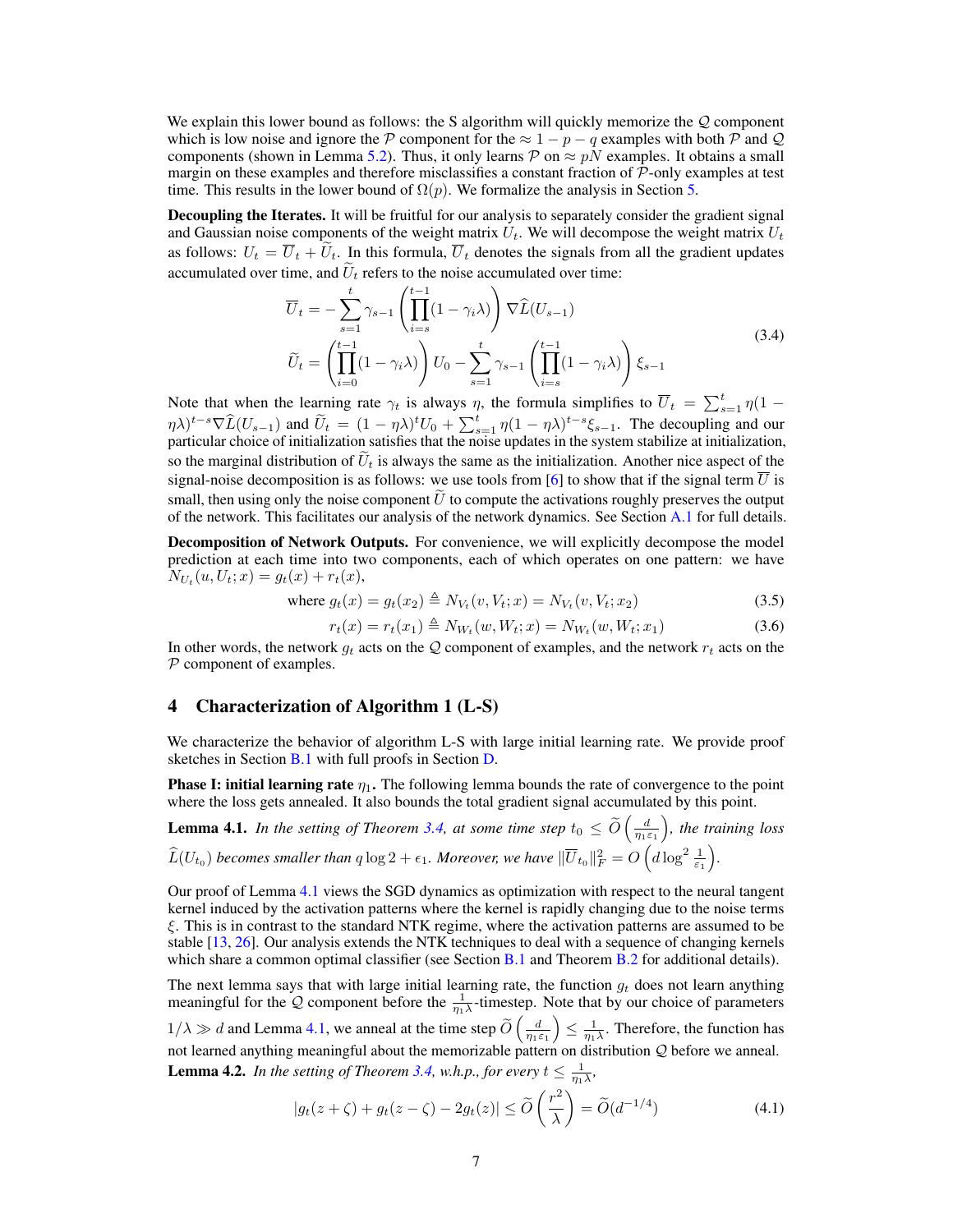**Phase II: after annealing the learning rate to**  $\eta_2$ . After iteration  $t_0$ , we decrease the learning rate to  $\eta_2$ . The following lemma bounds how fast the loss converges after annealing.

**Lemma 4.3.** In the setting of Theorem 3.4, there exists  $t = \tilde{O}\left(\frac{1}{\varepsilon_1^3 \eta_2 r}\right)$ *)*, such that after  $t_0 + t$ *iterations, we have that*

$$
\widehat{L}(U_t) = O\left(\sqrt{\varepsilon_1/q}\right)
$$

*Moreover,*  $\Vert \overline{U}_{t_0+t} - \overline{U}_{t_0} \Vert_F^2 \leq \widetilde{O}\left( \frac{1}{\varepsilon_1^2 r} \right)$  $\Big) \leq O(d).$ 

The following lemma bounds the training loss on the example subsets  $\mathcal{M}_1$ ,  $\bar{\mathcal{M}}_1$ .

**Lemma 4.4.** In the setting of Lemma 4.3 using the same  $t = \widetilde{O}\left(\frac{1}{\varepsilon_1^3 \eta_2 r}\right)$  *, the average training losses on the subsets*  $\mathcal{M}_1$  *and*  $\bar{\mathcal{M}}_1$  *are both good in the sense that* 

$$
\widehat{L}_{\mathcal{M}_1}(r_{t_0+t}) = O(\sqrt{\varepsilon_1/q}) \text{ and } \widehat{L}_{\bar{\mathcal{M}}_1}(g_{t_0+t}) = O(\sqrt{\varepsilon_1/q^3})
$$
\n(4.2)

Intuitively, low training loss of  $g_{t_0+t}$  on  $\overline{\mathcal{M}}_1$  immediately implies good generalization on examples containing patterns from Q. Meanwhile, the classifier for P,  $r_{t_0+t}$ , has low loss on  $(1 - q)N$ examples. Then the test error bound follows from standard Rademacher complexity tools applied to these  $(1 - q)N$  examples.

#### 5 Characterization of Algorithm 2 (S)

We present our small learning rate lemmas, with proofs sketches in Section B.2 and full proofs in Section E.

Training loss convergence. The below lemma shows that the algorithm will converge to small training error too quickly. In particular, the norm of  $W_t$  is not large enough to produce a large margin solution for those x such that  $x_2 = 0$ .

**Lemma 5.1.** In the setting of Theorem 3.5, there exists a time  $t' = \tilde{O}\left(\frac{1}{\eta_2\varepsilon_2^{\alpha_3}r} \right)$  $\Big)$  such that  $\widehat{L}_{\mathcal{M}_2}(U_{t'}) \leq$  $\varepsilon'_2$ . Moreover, there exists t with  $t = \tilde{O}\left(\frac{1}{\eta_2 \varepsilon'^3_2 r} + \frac{Np}{\eta_2 \varepsilon'_2} \right)$  $\int$  such that  $\widehat{L}(U_t) \leq \varepsilon_2'$  after t *iterations. Moreover, we have that*  $\|\overline{U}_t\|_F^2 \le \tilde{O}\left(\frac{1}{\varepsilon_2'^{2r}}+Np\right)$ .

Lower bound on the generalization error. The following important lemma states that our classifier for  $\mathcal P$  does not learn much from the examples in  $\mathcal M_2$ . Intuitively, under a small learning rate, the classifier will already learn so quickly from the Q component of these examples that it will not learn from the P component of examples in  $\mathcal{M}_1 \cap \mathcal{M}_2$ . We make this precise by showing that the magnitude of the gradients on  $\mathcal{M}_2$  is small.

Lemma 5.2. *In the setting of theorem 3.5, let*

$$
\overline{W}_t^{(2)} = \frac{1}{N} \eta_2 \sum_{s \le t} (1 - \eta_2 \lambda)^{t-s} \sum_{i \in \mathcal{M}_2} \nabla_W \widehat{L}_{\{i\}}(U_s)
$$
(5.1)

*be the (accumulated) gradient of the weight* W*, restricted to the subset* M2*. Then, for every*  $t = O\left(d/\eta_2 \varepsilon_2'\right)$ , we have:  $\left\|\overline{W}_t^{(2)}\right\|$  $\left\|\frac{d^{(2)}}{dt}\right\|_{F} \leq \tilde{O}\left(d^{15/32}/\varepsilon_2'^2\right)$ . For notation simplicity, we will define F  $\varepsilon_3 = d^{-1/32} \frac{1}{\varepsilon_2^{\prime 2}}$ . Then,  $\left\| \overline{W}_t^{(2)} \right\|$  $\left\| \frac{d^{(2)}}{t} \right\|_F \leq \tilde{O}\left(\sqrt{d}\varepsilon_3\right).$ 

The above lemma implies that  $W$  does not learn much from examples in  $\mathcal{M}_2$ , and therefore must overfit to the pN examples in  $\overline{M}_2$ . As  $pN \le d/2$  by our choice of parameters, we will not have enough samples to learn the d-dimensional distribution  $P$ . The following lemma formalizes the intuition that the margin will be poor on samples from  $P$ .

**Lemma 5.3.** *There exists*  $\alpha \in \mathbb{R}^d$  *such that*  $\alpha \in span\{x_1^{(i)}\}_{i \in \bar{\mathcal{M}}_2}$  *and*  $\|\alpha\|_2 = \tilde{\Omega}(\sqrt{Np})$  *such that*  $w.h.p.$  *over a randomly chosen*  $x_1$ *, we have that* 

$$
r_t(x_1) - r_t(-x_1) = 2\langle \alpha, x_1 \rangle \pm \tilde{O}(\varepsilon_3)
$$
\n(5.2)

As the margin is poor, the predictions will be heavily influenced by noise. We use this intuition to prove the classification lower bound for Theorem 3.5.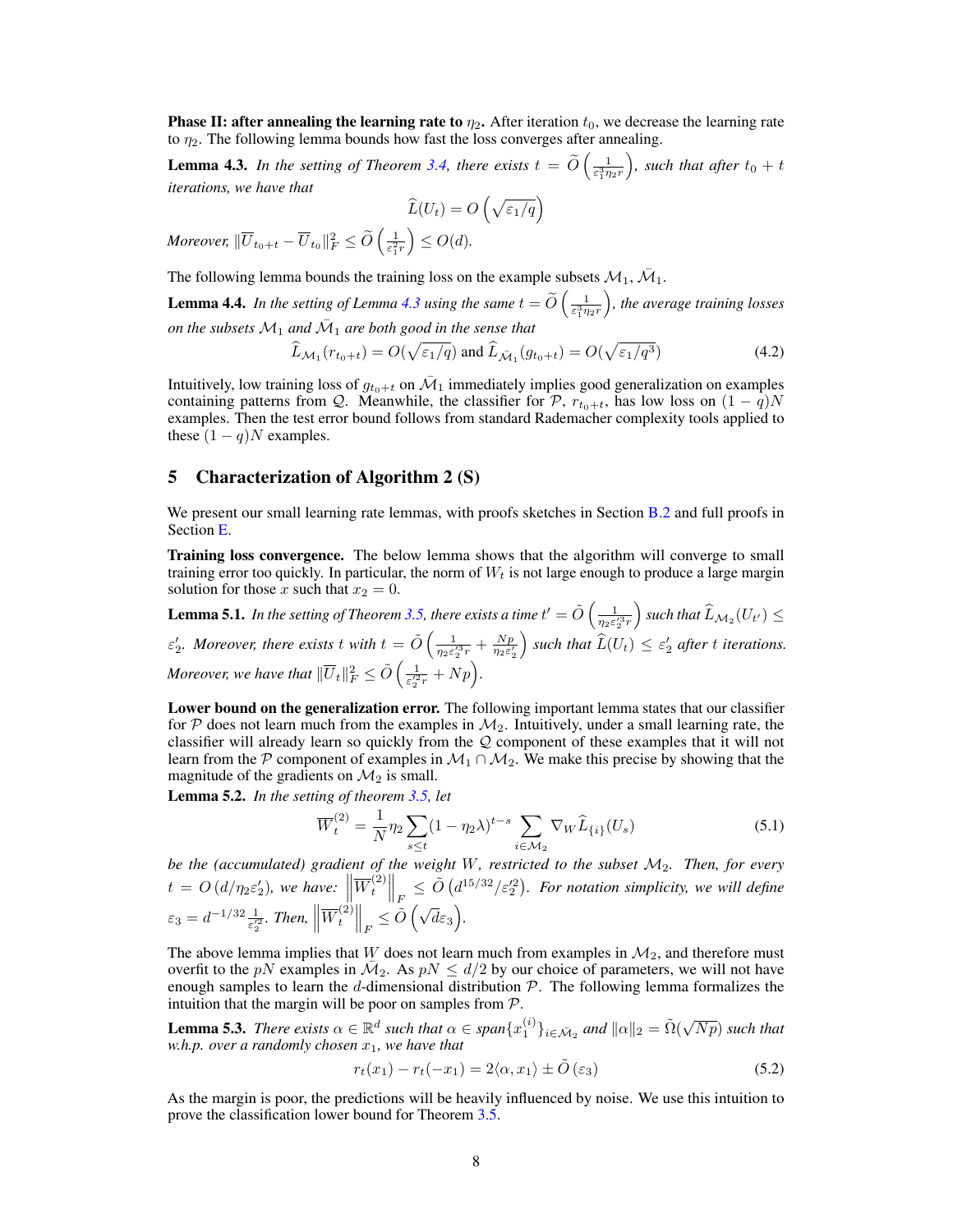

Figure 3: Accuracy vs. epoch on patch-augmented CIFAR-10. The gray line indicates annealing of activation noise and learning rate. Left: Clean validation set. Right: Images containing only the patch.

## 6 Experiments

Our theory suggests that adding noise to the network could be an effective strategy to regularize a small learning rate in practice. We test this empirically by adding small Gaussian noise during training *before* every activation layer in a WideResNet16 [42] architecture, as our analysis highlights pre-activation noise as a key regularization mechanism of SGD. The noise level is annealed over time. We demonstrate on CIFAR-10 images without data augmentation that this regularization can indeed counteract the negative effects of small learning rate, as we report a 4.72% increase in validation accuracy when adding noise to a small learning rate. Full details are in Section H.1.

We will also empirically demonstrate that the choice of large vs. small initial learning rate can indeed invert the learning order of different example types. We add a memorizable  $7 \times 7$  pixel patch to a subset of CIFAR-10 images following the scenario presented in (1.1), such that around 20% of images have no patch, 16% of images contain only a patch, and 64% contain both CIFAR-10 data and patch. We generate the patches so that they are not easily separable, as in our constructed  $Q$ , but they are low in variation and therefore easy to memorize. Precise details on producing the data, including a visualization of the patch, are in Section H.2. We train on the modified dataset using WideResNet16 using 3 methods: large learning rate with annealing at the 30th epoch, small initial learning rate, and small learning rate with noise annealed at the 30th epoch.

Figure 3 depicts the validation accuracy vs. epoch on clean (no patch) and patch-only images. From the plots, it is apparent that the small learning rate picks up the signal in the patch very quickly, whereas the other two methods only memorize the patch after annealing.

From the validation accuracy on clean images, we can deduce that the small learning rate method is indeed learning the CIFAR images using a small fraction of all the available data, as the validation accuracy of a small LR model when training on the full dataset is around 83%, but the validation on clean data after training with the patch is 70%. We provide additional arguments in Section H.2.

## 7 Conclusion

In this work, we show that the order in which a neural net learns to fit different types of patterns plays a crucial role in generalization. To demonstrate this, we construct a distribution on which models trained with large learning rates generalize provably better than those trained with small learning rates due to learning order. Our analysis reveals that more SGD noise, or larger learning rate, biases the model towards learning "generalizing" kernels rather than "memorizing" kernels. We confirm on articifially modified CIFAR-10 data that the scale of the learning rate can indeed influence learning order and generalization. Inspired by these findings, we propose a mitigation strategy that injects noise before the activations and works both theoretically for our construction and empirically. The design of better algorithms for regularizing learning order is an exciting question for future work.

## Acknowledgements

CW acknowledges support from a NSF Graduate Research Fellowship.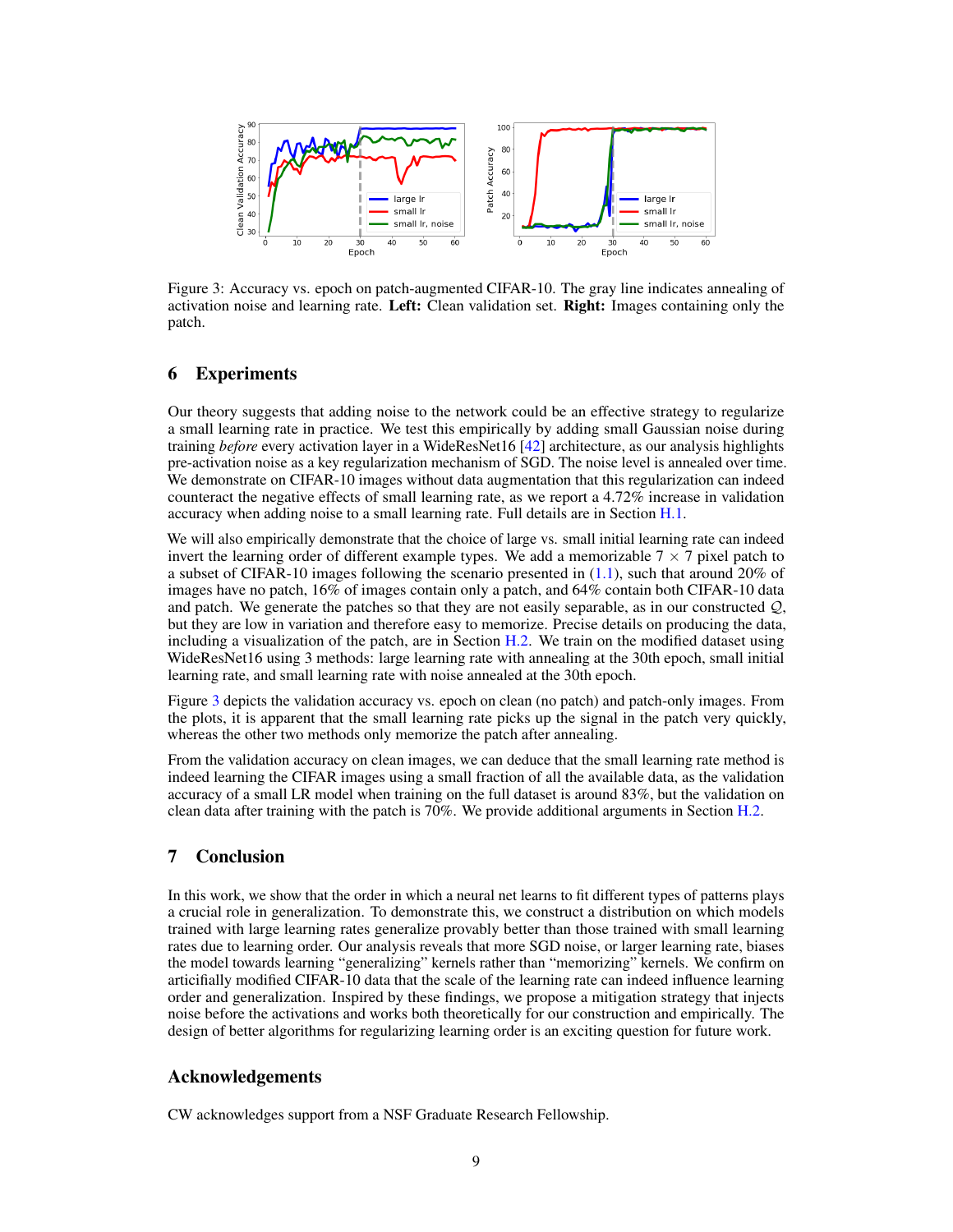## References

- [1] Zeyuan Allen-Zhu and Yuanzhi Li. Can SGD learn recurrent neural networks with provable generalization? *CoRR*, abs/1902.01028, 2019. URL http://arxiv.org/abs/1902.01028.
- [2] Zeyuan Allen-Zhu and Yuanzhi Li. What can resnet learn efficiently, going beyond kernels? *CoRR*, abs/1905.10337, 2019. URL http://arxiv.org/abs/1905.10337.
- [3] Zeyuan Allen-Zhu, Yuanzhi Li, and Yingyu Liang. Learning and Generalization in Overparameterized Neural Networks, Going Beyond Two Layers. *arXiv preprint arXiv:1811.04918*, November 2018.
- [4] Zeyuan Allen-Zhu, Yuanzhi Li, and Zhao Song. On the convergence rate of training recurrent neural networks. *arXiv preprint arXiv:1810.12065*, 2018.
- [5] Zeyuan Allen-Zhu, Yuanzhi Li, and Zhao Song. On the convergence rate of training recurrent neural networks. *arXiv preprint arXiv:1810.12065*, 2018.
- [6] Zeyuan Allen-Zhu, Yuanzhi Li, and Zhao Song. A convergence theory for deep learning via over-parameterization. *arXiv preprint arXiv:1811.03962*, November 2018.
- [7] Sanjeev Arora, Simon S. Du, Wei Hu, Zhiyuan Li, and Ruosong Wang. Fine-grained analysis of optimization and generalization for overparameterized two-layer neural networks. *CoRR*, abs/1901.08584, 2019. URL http://arxiv.org/abs/1901.08584.
- [8] Peter L Bartlett and Shahar Mendelson. Rademacher and gaussian complexities: Risk bounds and structural results. *Journal of Machine Learning Research*, 3(Nov):463–482, 2002.
- [9] Olivier Bousquet and André Elisseeff. Stability and generalization. *Journal of machine learning research*, 2(Mar):499–526, 2002.
- [10] Jinghui Chen and Quanquan Gu. Closing the generalization gap of adaptive gradient methods in training deep neural networks. *arXiv preprint arXiv:1806.06763*, 2018.
- [11] Xiaowu Dai and Yuhua Zhu. Towards theoretical understanding of large batch training in stochastic gradient descent. *arXiv preprint arXiv:1812.00542*, 2018.
- [12] Simon S. Du, Jason D. Lee, Yuandong Tian, Barnabás Póczos, and Aarti Singh. Gradient descent learns one-hidden-layer CNN: don't be afraid of spurious local minima. In *International Conference on Machine Learning (ICML)*. http://arxiv.org/abs/1712.00779, 2018.
- [13] Simon S. Du, Xiyu Zhai, Barnabas Poczos, and Aarti Singh. Gradient Descent Provably Optimizes Over-parameterized Neural Networks. *ArXiv e-prints*, 2018.
- [14] John Duchi, Elad Hazan, and Yoram Singer. Adaptive subgradient methods for online learning and stochastic optimization. *Journal of Machine Learning Research*, 12(Jul):2121–2159, 2011.
- [15] Rong Ge, Sham M. Kakade, Rahul Kidambi, and Praneeth Netrapalli. The Step Decay Schedule: A Near Optimal, Geometrically Decaying Learning Rate Procedure. *arXiv e-prints*, art. arXiv:1904.12838, Apr 2019.
- [16] Priya Goyal, Piotr Dollár, Ross Girshick, Pieter Noordhuis, Lukasz Wesolowski, Aapo Kyrola, Andrew Tulloch, Yangqing Jia, and Kaiming He. Accurate, large minibatch sgd: Training imagenet in 1 hour. *arXiv preprint arXiv:1706.02677*, 2017.
- [17] Kaiming He, Xiangyu Zhang, Shaoqing Ren, and Jian Sun. Deep residual learning for image recognition. In *Proceedings of the IEEE conference on computer vision and pattern recognition*, pages 770–778, 2016.
- [18] Elad Hoffer, Itay Hubara, and Daniel Soudry. Train longer, generalize better: closing the generalization gap in large batch training of neural networks. In *Advances in Neural Information Processing Systems*, pages 1731–1741, 2017.
- [19] Wenqing Hu, Chris Junchi Li, Lei Li, and Jian-Guo Liu. On the diffusion approximation of nonconvex stochastic gradient descent. *arXiv preprint arXiv:1705.07562*, 2017.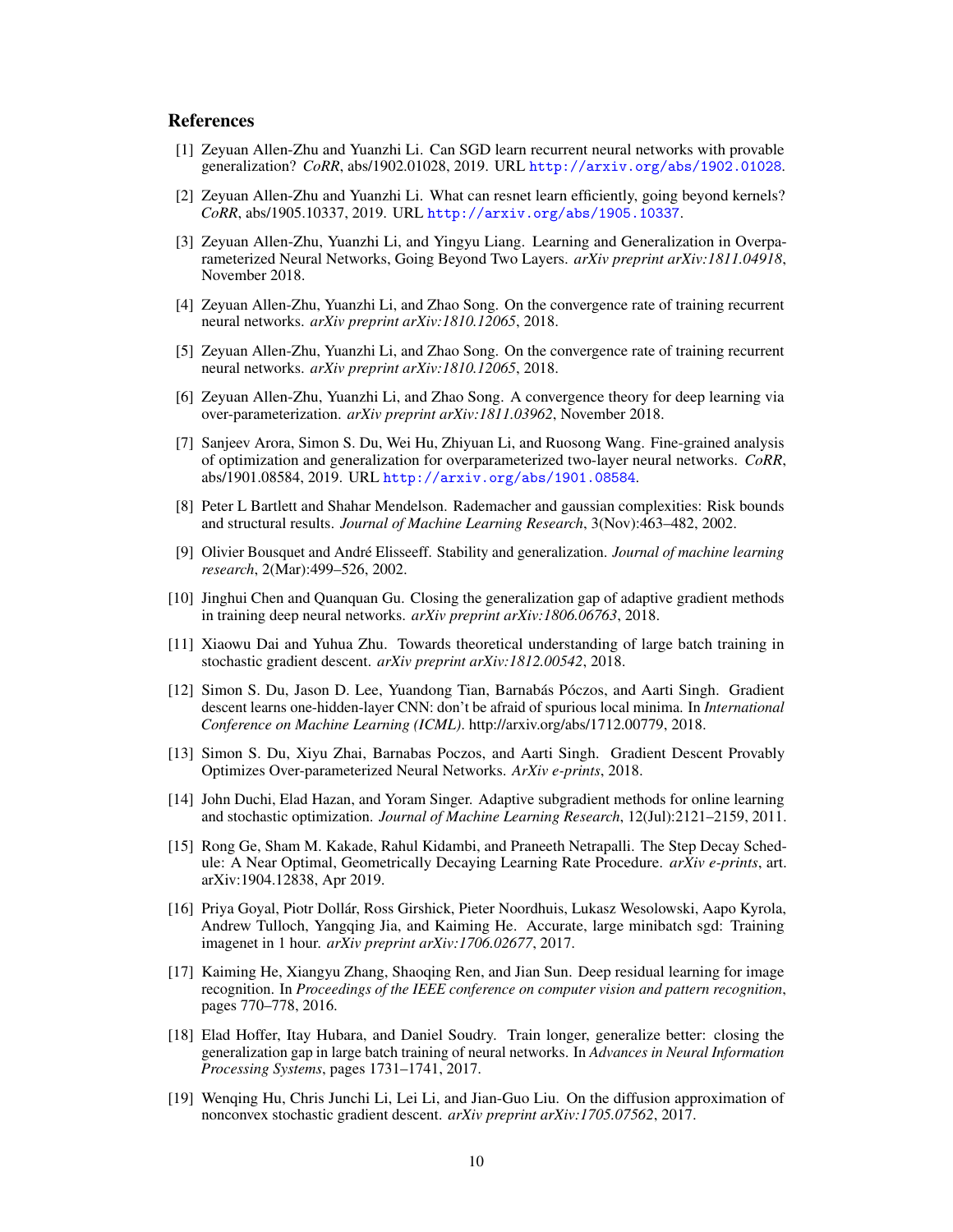- [20] Stanisław Jastrzębski, Zachary Kenton, Nicolas Ballas, Asja Fischer, Yoshua Bengio, and Amos Storkey. Dnn's sharpest directions along the sgd trajectory. *arXiv preprint arXiv:1807.05031*, 2018.
- [21] Nitish Shirish Keskar and Richard Socher. Improving generalization performance by switching from adam to sgd. *arXiv preprint arXiv:1712.07628*, 2017.
- [22] Nitish Shirish Keskar, Dheevatsa Mudigere, Jorge Nocedal, Mikhail Smelyanskiy, and Ping Tak Peter Tang. On large-batch training for deep learning: Generalization gap and sharp minima. *arXiv preprint arXiv:1609.04836*, 2016.
- [23] Diederik P Kingma and Jimmy Ba. Adam: A method for stochastic optimization. *arXiv preprint arXiv:1412.6980*, 2014.
- [24] Robert Kleinberg, Yuanzhi Li, and Yang Yuan. An alternative view: When does SGD escape local minima? *CoRR*, abs/1802.06175, 2018. URL http://arxiv.org/abs/1802.06175.
- [25] Alex Krizhevsky, Ilya Sutskever, and Geoffrey E Hinton. Imagenet classification with deep convolutional neural networks. In *Advances in neural information processing systems*, pages 1097–1105, 2012.
- [26] Yuanzhi Li and Yingyu Liang. Learning overparameterized neural networks via stochastic gradient descent on structured data. In *Advances in Neural Information Processing Systems*, pages 8157–8166, 2018.
- [27] Yuanzhi Li, Tengyu Ma, and Hongyang Zhang. Algorithmic regularization in over-parameterized matrix recovery. *CoRR*, abs/1712.09203, 2017. URL http://arxiv.org/abs/1712.09203.
- [28] Ilya Loshchilov and Frank Hutter. Sgdr: Stochastic gradient descent with warm restarts. *arXiv preprint arXiv:1608.03983*, 2016.
- [29] Liangchen Luo, Yuanhao Xiong, Yan Liu, and Xu Sun. Adaptive gradient methods with dynamic bound of learning rate. *arXiv preprint arXiv:1902.09843*, 2019.
- [30] Karttikeya Mangalam and Vinay Prabhu. Do deep neural networks learn shallow learnable examples first? June 2019.
- [31] Preetum Nakkiran, Gal Kaplun, Dimitris Kalimeris, Tristan Yang, Benjamin L. Edelman, Fred Zhang, and Boaz Barak. SGD on Neural Networks Learns Functions of Increasing Complexity. *arXiv e-prints*, art. arXiv:1905.11604, May 2019.
- [32] Karen Simonyan and Andrew Zisserman. Very deep convolutional networks for large-scale image recognition. *arXiv preprint arXiv:1409.1556*, 2014.
- [33] Leslie N Smith. Cyclical learning rates for training neural networks. In *2017 IEEE Winter Conference on Applications of Computer Vision (WACV)*, pages 464–472. IEEE, 2017.
- [34] Samuel L Smith and Quoc V Le. A bayesian perspective on generalization and stochastic gradient descent. *arXiv preprint arXiv:1710.06451*, 2017.
- [35] Samuel L Smith, Pieter-Jan Kindermans, Chris Ying, and Quoc V Le. Don't decay the learning rate, increase the batch size. *arXiv preprint arXiv:1711.00489*, 2017.
- [36] Daniel Soudry, Elad Hoffer, Mor Shpigel Nacson, Suriya Gunasekar, and Nathan Srebro. The implicit bias of gradient descent on separable data. *The Journal of Machine Learning Research*, 19(1):2822–2878, 2018.
- [37] Tijmen Tieleman and Geoffrey Hinton. Lecture 6.5-rmsprop, coursera: Neural networks for machine learning. *University of Toronto, Technical Report*, 2012.
- [38] Yeming Wen, Kevin Luk, Maxime Gazeau, Guodong Zhang, Harris Chan, and Jimmy Ba. Interplay between optimization and generalization of stochastic gradient descent with covariance noise. *arXiv preprint arXiv:1902.08234*, 2019.